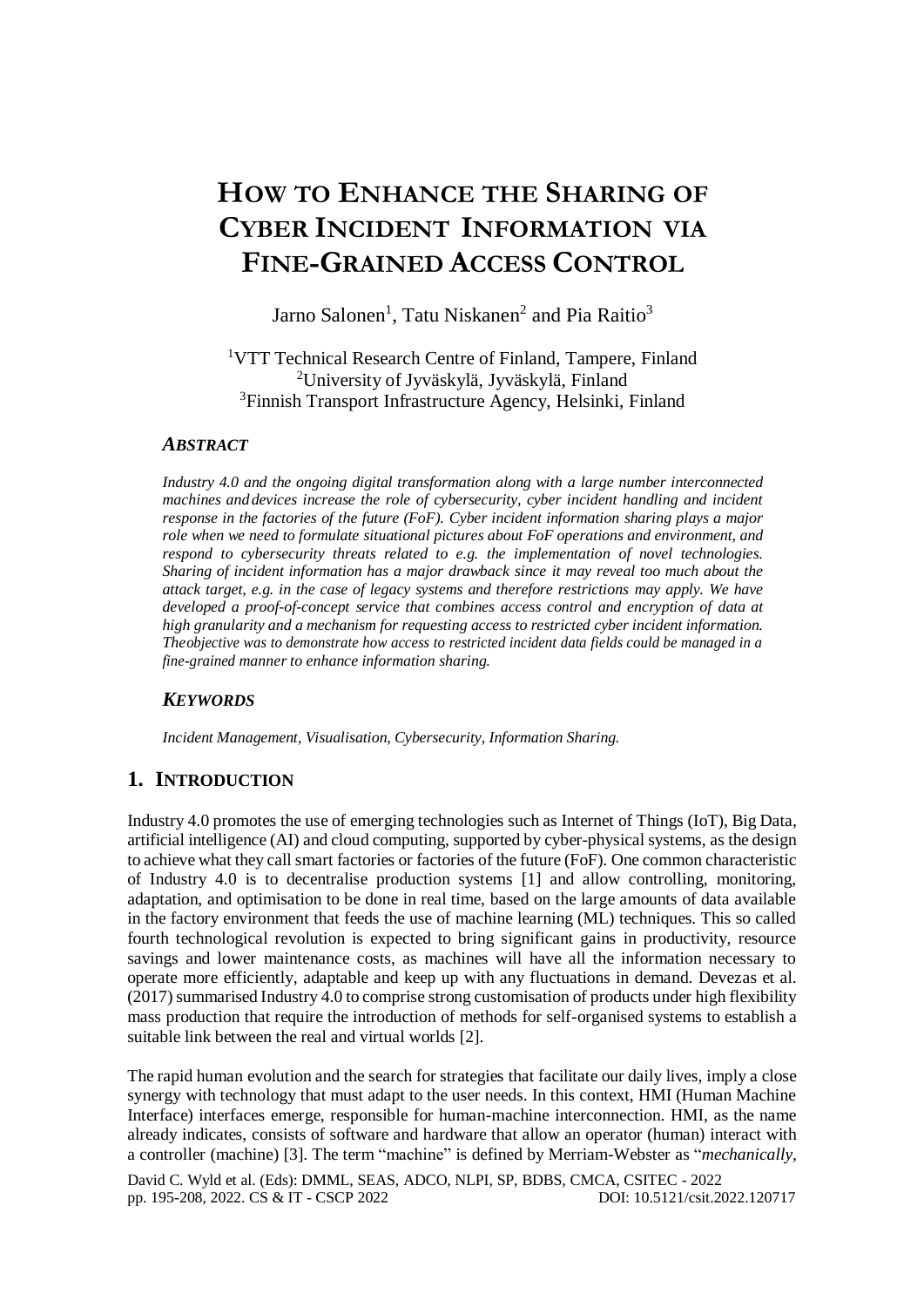*electrically or electronically operated device for performing a task*" [4]. In other words, a machine is a device that has the function of transmitting or modifying energy to perform a certain task that assists the human being. Technically, you could apply the acronym HMI to any kind of screen or visual display that someone uses to interact with a device, but in general, we use it to describe screens used in industrial environments. HMIs display real-time data and allow the user to control the equipment using a graphical user interface. In the industrial environment, the HMI can take many forms. It can be a standalone screen, a panel connected to other equipment, or even a tablet computer. Despite of its looks, the primary purpose of HMI is to allow users to view data about the device operations and control it. Operators can use an HMI, for example, to see which conveyor belts are running or adjust the temperature of an industrial water tank.

In terms similar to human-human interaction, humans as rational beings also need to communicate and interact with technological systems, hence the emergence of artificial intelligence (AI). Artificial intelligence, which we consider today as a domain of knowledge, and define as the type of intelligence similar to that of the human but displayed through mechanisms or software. Thus, the "intelligent agent", which is also often called as autonomous agent, is a system that perceives the entire environment (internal and external factors) via sensors and acts rationally (generally makes decisions to maximise its success) upon that environment with its effectors. Weiss et al. (1999) define intelligent agent being capable of flexible autonomous actions in order to meet its design objectives and where flexible means reactivity, pro-activeness and social ability [5]. The goal of an intelligent system is to perform functions, with the ability to establish logical reasoning (by means of established rules), recognising patterns, learning (acquiring future knowledge future knowledge based on mistakes), and inference (apply reasoning to everyday situations). In the caseof a vehicle, the human being adopts the role of driver and performs the interaction with the entiresystem present in the vehicle. Therefore, this system must be prepared to interact with the driver through the most appropriate means of communication (e.g. haptics, images, and/or sound), and must be able to recognise the interactions used by the driver. The previous can be applied to the factory of the future where the human operator is the driver and the industrial system or multiple (interconnected) systems represent the vehicle(s).

All technological development, for example the fourth technological revolution with its decentralisation, breakthrough technologies such as Industrial IoT and AI, and the convergence of human and machine interaction have also weaknesses. In this case, one major weakness is cybersecurity. The digital transformation of the FoF involves a growing number of interconnecteddevices, which we need to protect from hackers and other malicious third parties. Traditionally theoperational technology (OT) systems of factories were isolated from the (public) internet, but thisseparation is no longer valid. This is due to e.g. robots being maintained remotely while members of the supply network gain access, not only to the factory information technology (IT), but also toOT systems in order to, e.g. collect orders, acquire production specifications or update their own production information to the system. In addition, customers or service providers may access thesesystems directly in order to obtain production schedules or even optimise factory operations via the use of existing production data.

In order to maintain an adequate level of cybersecurity within the FoF during the aforementioned development, we need to update our cybersecurity strategy to meet the requirements of the FoF. The strategy consists of among others the following items:

- FoF cyber risk and threat management
- Development and implementation of cybersecurity policies for access and trust management within the FoF
- Evaluation of new technologies (e.g. 5G and AI) potential cybersecurity vulnerabilities
- FoF monitoring and incident response (intrusion detection/prevention systems, SIEM,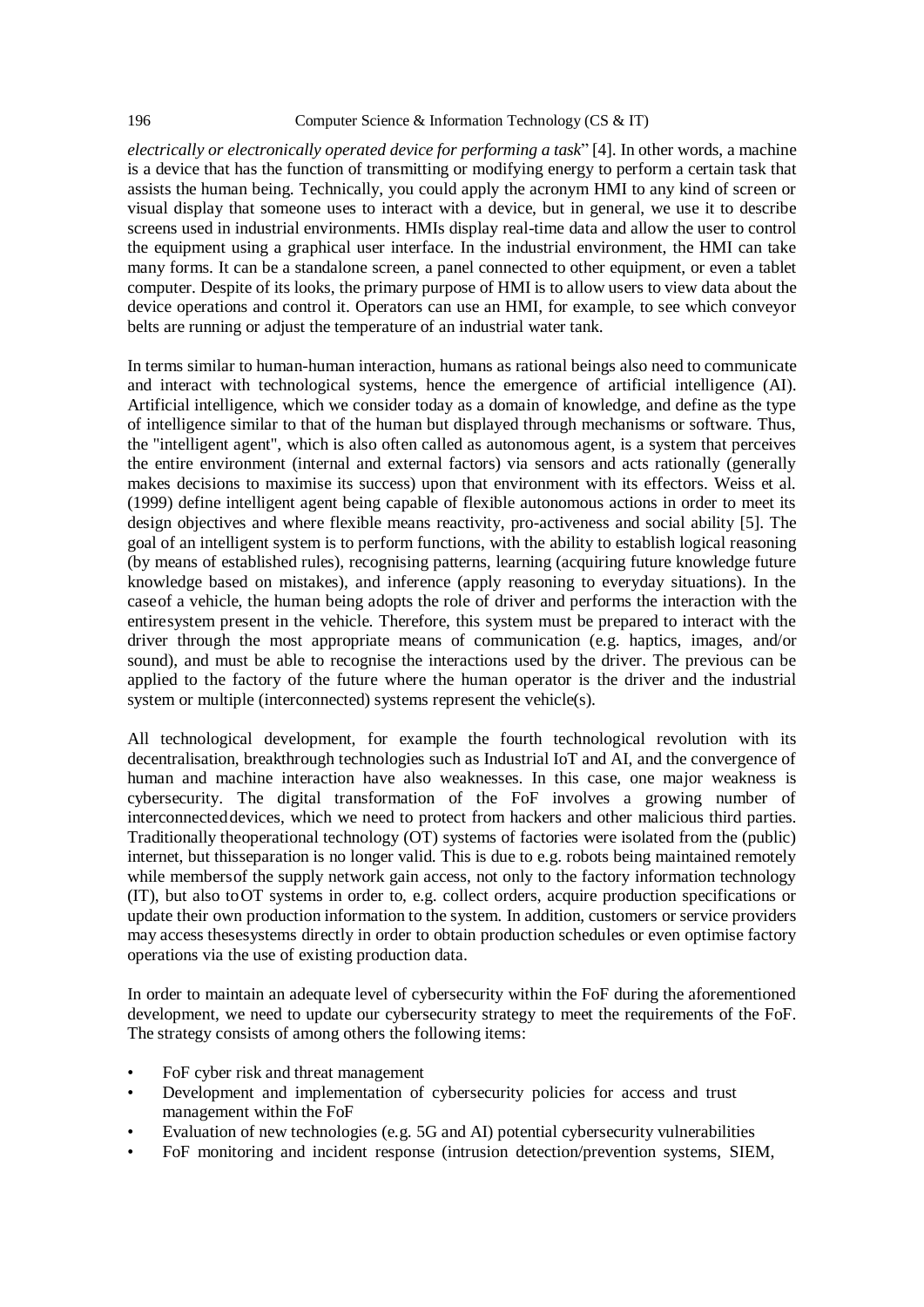SOC, etc.)

- Organisation of cybersecurity training and awareness activities
- Planning of decision-aided or autonomous remediation and recovery of assets in case of a cyber incident

This article focuses on the topic of FoF monitoring and incident handling and response by introducing a proof-of-concept for a fine-grained cyber incident information sharing which is also the basis of cyber situational awareness for the FoF. Our research questions are the following:

- 1. How can we enhance incident information sharing between organisations?
- 2. How should we modify the IODEF data format to enable encryption and decryption?
- 3. How to request and enable the sharing of sensitive information in the cyber-incident dashboard (service)?

We developed this proof-of-concept as part of an ongoing Horizon 2020 project. Due to the nature of the PoC and the schedule of the project, the concept does not involve end-user-evaluation or the security and vulnerability testing of the service. This is because the objective was to discover new and innovative possibilities for sharing incident information in a fine-grained manner.

The article is structured as follows. We begin by describing the terminology and existing research behind our concept. Then we describe our methodology related to the IODEF data format update, visualisation aspects and the development of the event generator, which we used to generate random IODEF data content. In chapter 4, we describe the developed incident manager dashboardand some of its functionalities. Finally, we discuss about the findings during our research and futureR&D topics before we conclude the article.

# **2. THEORETICAL PERSPECTIVE**

NIST defines cybersecurity as "*the process of protecting information by preventing, detecting and responding to attacks*" [6]. The prevention, detection and response to cyber-attacks has been studied quite extensively during the two decades. For example, Lee (2015) has studied the prevention of cyber-attacks and their response and listed both technical (firewalls, routers, filtering, etc.) and non-technical (training, information sharing, awareness-raising, etc.) means for different kind of cyber-attacks ranging from Distributed Denial of Service (DDoS) attacks to phishing and data breaches [7]. Indre and Lemnaru (2016) propose a solution against malware and intrusion attacks that is based on intrusion detection and prevention systems [8]. Kholidy has studied autonomous mitigation of cyber risks in cyber-physical systems (CPS) [9] and Zhou et al. have studied a multi-agent-based hierarchical detection and mitigation of cyber-attacks in smart grids [10]. In addition to the scientific contribution, the U.S. National Institute of Standards and Technology (NIST) has introduced its own cybersecurity framework to create a baseline and a toolbox to protect the government, critical infrastructure and individual companies against cyberattacks, which includes among others learning material, implementation guidance and even models for evaluating the security maturity of the organisation [11].

Two key measures for improving the cybersecurity of the FoF or any other organisation is situational awareness and information sharing. According to Gilson (1995) the term "situational awareness" was first identified by Oswald Boelke during World War I who described it as "*the importance of gaining an awareness of the enemy before the enemy gained a similar awareness, and devised methods for accomplishing this*" [12]. The CNSS Glossary defines situational awareness as "*the perception of an enterprise's security posture and its threat environment*" [13]. Information sharing has been studied by, e.g. Harrison and White (2012), and Steenbruggen and Nijkamp (2012) both highlighting the importance of information sharing and proposing methods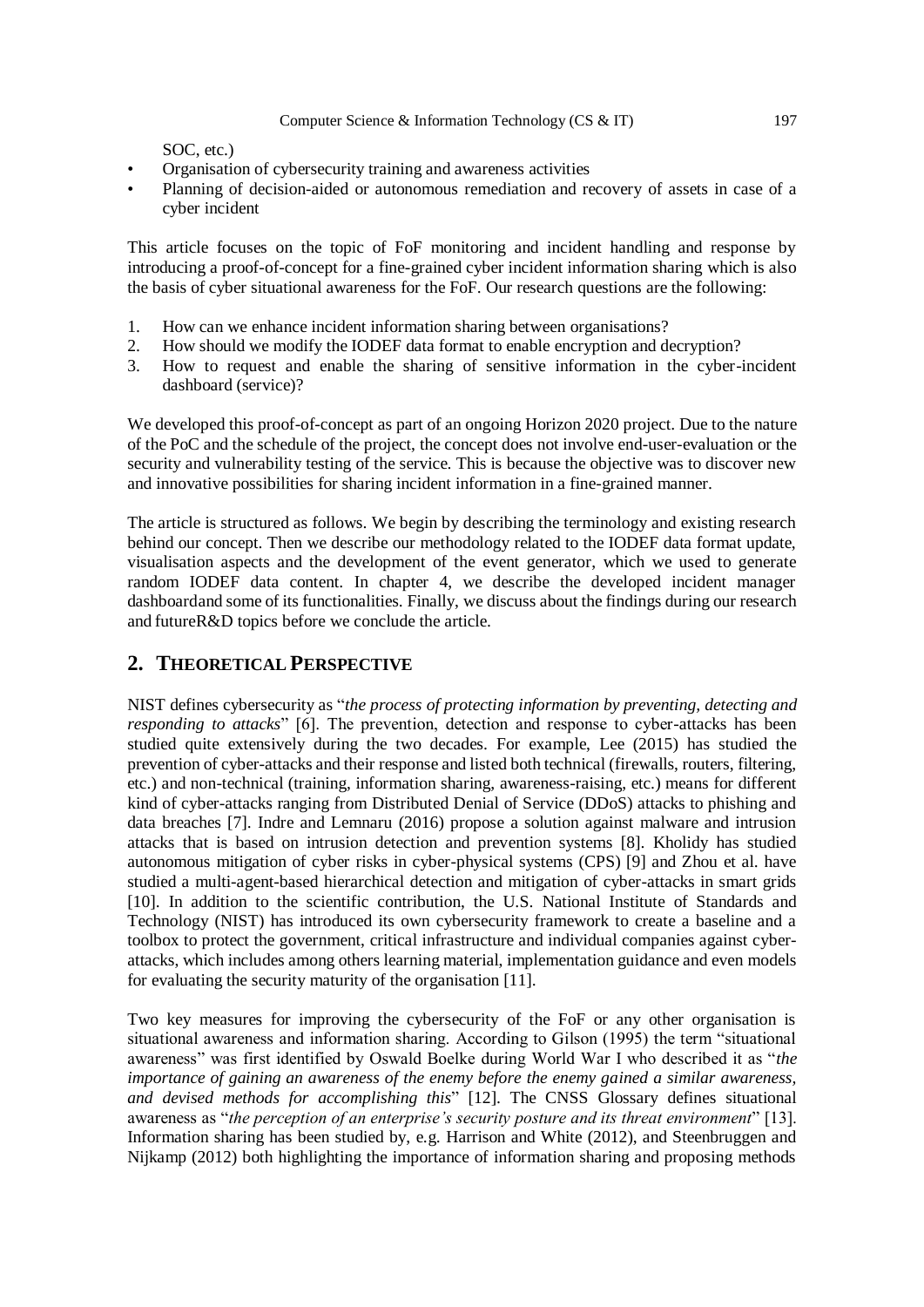for enabling communities to detect cyber incidents via the use of shared security information [14] and stating that public organisations often have information that is valuable to each other's operations [15]. In general, legislation such as the General Data Protection Regulation in Europe requires cyber incident reporting in the case of a breach of personal data, but it does not cover reporting of other incidents [16]. The same applies to the U.S. and China where the respective privacy acts have been enforced to protect the personal data of citizens, but other incident reporting is often voluntary though strongly recommended. There are some exceptions though. For example, national legislation often forces critical infrastructure providers to report any kind of incidents that influence their operations to the supervising authority.

In cybersecurity, situational awareness and information sharing often conflict with each other. Even though sharing cyber incident information may help others prevent the same kind of cyber-attack, it may reveal other vulnerabilities that may cause new and even larger attacks against the party sharing the incident information. For example, the description of the attack or its countermeasuresmay reveal that the target was a specific legacy system, which makes it possible for the malicious third party to focus on its known vulnerabilities. This makes the supervising authorities' role as themiddle-man quite difficult. After all, they receive the information from all (cyber) incidents, but they necessarily cannot share the information to other relevant parties even within the same sector. The risks of sharing cyber incident information have been studied by Mallinder and Drabwell (2014) [17] and Albakri et al. (2018) [18] while Lawton and Parker (2002) focused on barriers in incident reporting of a healthcare system more than a decade earlier [19]. This information sharing issue has been partially solved by establishing sector-based Information Sharing and Analysis Centers (ISACs). According to the definition by ENISA (2018) ISACs are "*trusted entities to fosterinformation sharing and good practices about physical and cyber threats and mitigation*" [20]. Most countries have their own ISAC networks focused especially in critical infrastructure sectors. In Finland, there are eleven different ISAC groups ranging from food production and distribution to water management and hosted by the National Cyber Security Centre [21].

# **3. DESIGN AND PLANNING**

In this section, we describe the methodology related to the IODEF data format update. Then we will describe the development of the event generator, which we used to generate random IODEF data content so that we can test the incident dashboard with data that resembles actual incident reports and encrypt some of the field contents. Finally we will focus on the main topic, i.e. the incident manager dashboard and its visualisation.

# **3.1. Applying fine-grained access control to the IODEF data format**

In order to demonstrate and visualise fine-grained access control (FGAC) in action, we created an applicable use case. The selected demonstrative use case is the visualisation of fine-grained access control in cybersecurity incident documents, also known as reports, and more specifically, incident documents in the incident object description exchange format (IODEF). IODEF is a data format used to describe cybersecurity incident information for exchange between computer security incident response teams (CSIRTs). IODEF was first defined in RFC5070 [22] and it was later updated to version 2 in RFC7970 [23]. The format is used in multiple software and other real-world applications, such as in the security information and event management system SIEM.

According to the RFC7970, IODEF has the following main information fields that are shown in table 1.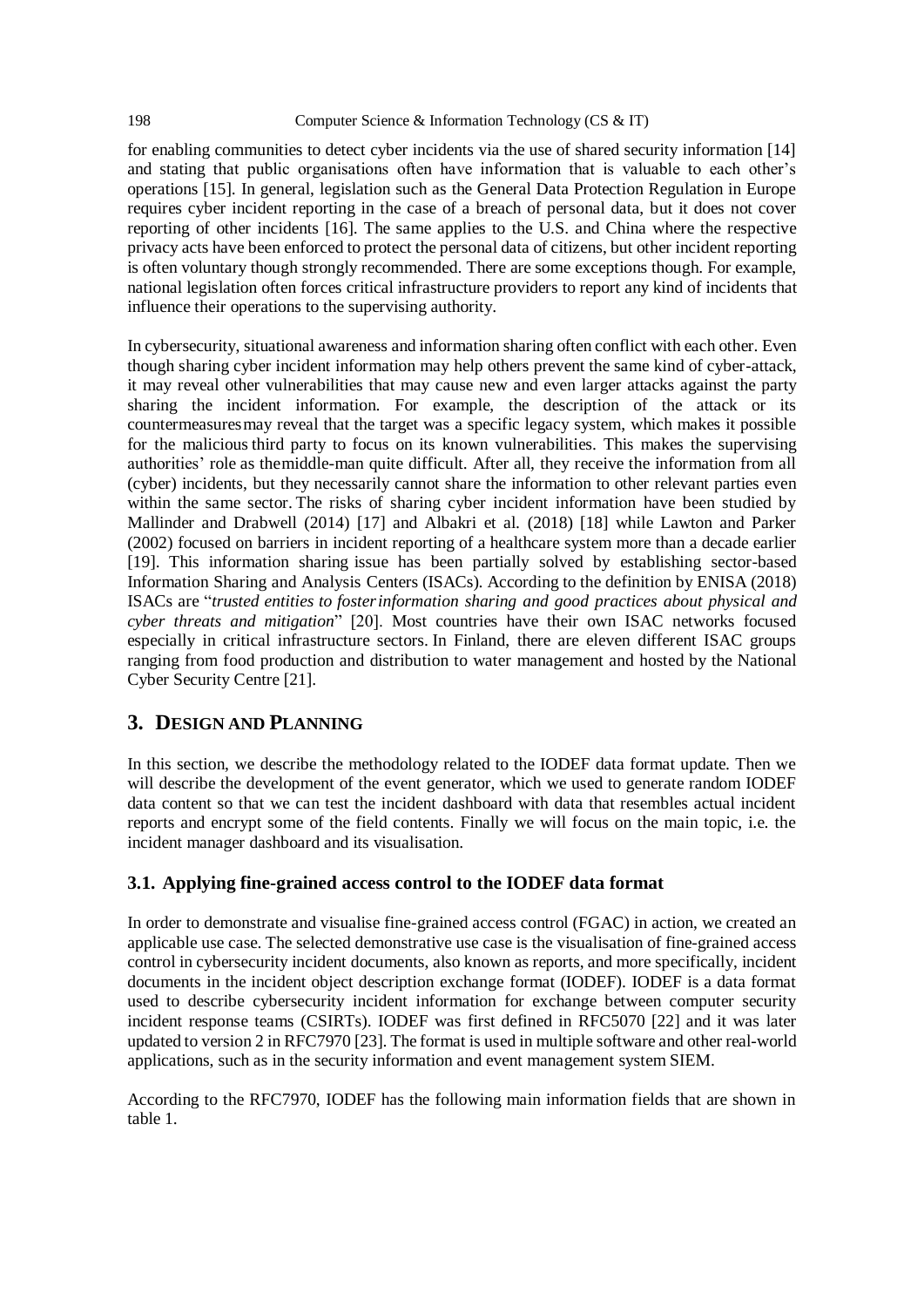| Field             | <b>Multiplicity</b> | <b>Description</b>                                                                                         |  |
|-------------------|---------------------|------------------------------------------------------------------------------------------------------------|--|
| IncidentID        | One                 | An incident identification number assigned to this incidentby<br>the CSIRT who creates the IODEF document. |  |
| AlternativeID     | Zero or one         | The incident ID numbers used by other CSIRTs to refer to the<br>incident described in the document.        |  |
| RelatedActivity   | Zero or one         | The ID numbers of the incidents linked to the onedescribed in<br>this document.                            |  |
| <b>DetectTime</b> | Zero or one         | Time at which the incident was detected for the first time.                                                |  |
| <b>StartTime</b>  | Zero or one         | Time at which the incident started.                                                                        |  |
| EndTime           | Zero or one         | Time at which the incident ended.                                                                          |  |
| ReportTime        | One                 | Time at which the incident was reported.                                                                   |  |
| Description       | Zero or more        | Non-formatted textual description of the event.                                                            |  |
| Assessment        | One or more         | A characterisation of the incident impact.                                                                 |  |
| Method            | Zero or more        | Techniques used by the intruder during the incident.                                                       |  |
| Contact           | One or more         | Contact information for the groups involved in the incident.                                               |  |
| EventData         | Zero or more        | Description of the events involving the incident.                                                          |  |
| History           | Zero or more        | A log, of the events or the notable actions which tookplace<br>during the incident management.             |  |
| AdditionalData    | Zero or more        | Mechanism which extends the data model.                                                                    |  |

| Table 1. IODEF file fields [23] |  |
|---------------------------------|--|
|                                 |  |

In addition to these main fields, IODEF contains multiple other less used and optional fields. For the scope of this demo, we deal only with the main fields. We can apply fine-grained access control to the IODEF documents when incident information needs to be shared with parties in an organised manner, but the parties have different privileges to the incident information. Fine-grained access control allows the encrypted documents to be uploaded to a central location so the information can be shared as fast as possible. This way the party in charge of distributing the incident information does not need to alter the information in the document for every receiver. Fine-grained access control can also be used to dynamically encrypt individual tags in an IODEF document, based on the privileges of the reader.

To demonstrate the possibilities of fine-grained access control in IODEF documents, a dashboard was created. The dashboard is a demo of a cybersecurity incident management cloud service, where the incident information can be uploaded in the IODEF format. The users of the service can then view these documents and only access the information they are authorised to. The dashboard is developed with Angular 12 typescript framework. It has simple demonstrative login and logout functionalities and allows you to login as four different users in order to demonstrate the finegrained access control with IODEF documents. You can then view two different documents as each individual user to see the varying access rights in action.

### **3.2. Event generator and API**

For simulation purposes we developed an event generator to allow gathering information about the functionalities and response of the system. By firing stochastic incident events that simulate the incidents happening within a real productive scenario, the event generator works as the base engine of the simulation environment, producing plausible incident data that can visualised across all the dashboards of different actors and locations.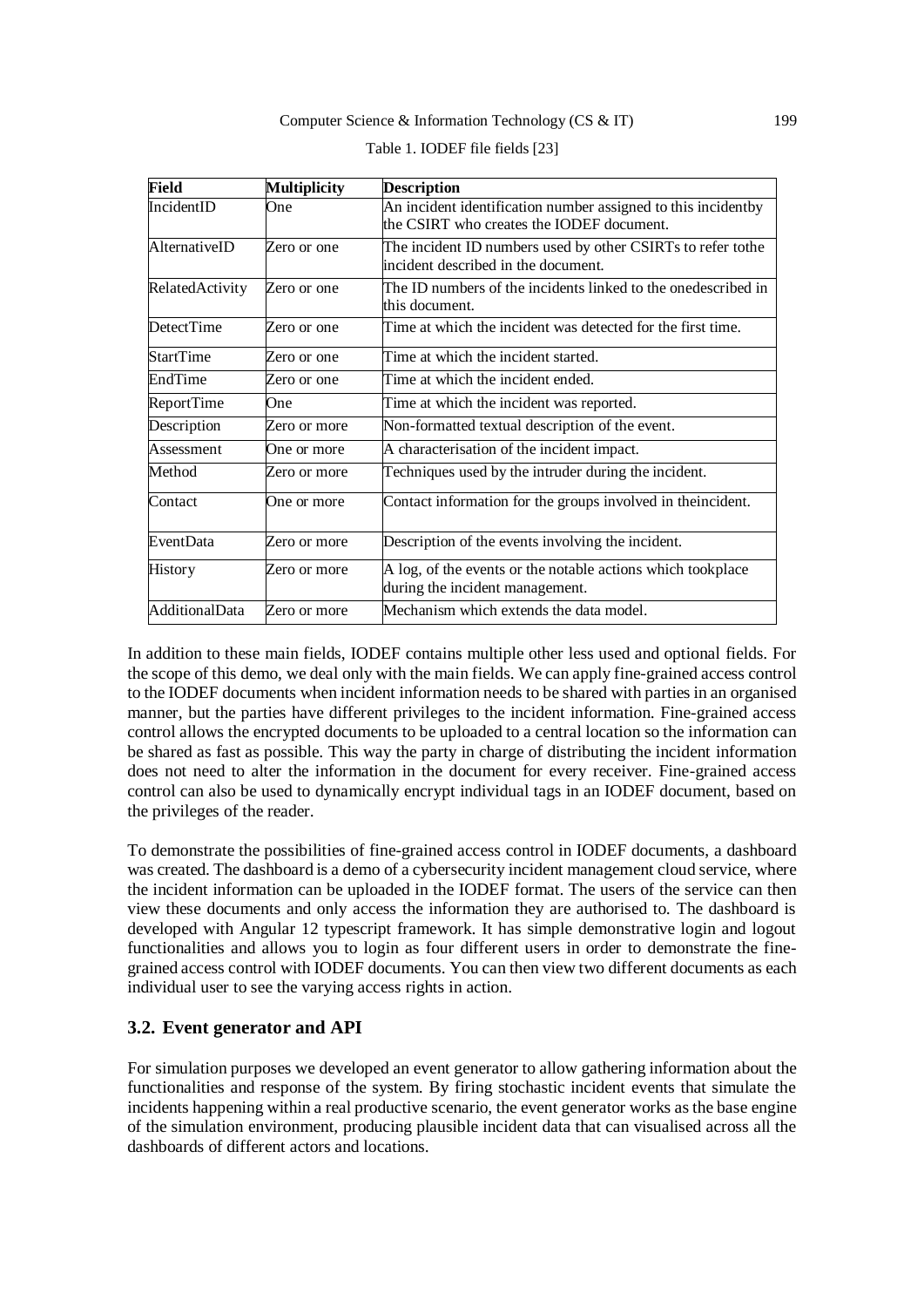Each of the fired incident events follows the Incident Object Description Exchange Format (IODEF) RFC5070 Standard, which is XML-based data with a human readable structure. Each file contains at least one incident entity, with each entity being comprised by the fields listed in table 1.

The fine-grained access control functionality manages the ability of certain actors to visualise these fields in a different way, and acts in conjunction with the cryptographic keys. The event generator randomly selects a subset of tags within the IODEF document, and encrypts them with a randomly generated key and a certified and secure cryptographic algorithm. The individual teams or users can then request this key, by providing the necessary data such as the unique user identification (UID) and the incident identifier. These encrypted tags contain the FGAC keyword as an XML attribute with the team/user identification numbers, which can access and decrypt them. This way, when the document is shared, the sensitive tags are shared encrypted and, unless using a key, cannot be viewed in plain text.

The event generator system was designed to be object-oriented with a strict segregation of responsibilities between different components. It contains a central component, IODEF generator, responsible for generating the documents and assign them to different products. It also contains an XML processor component, responsible for building valid XML documents from the generated incidents, sharing them with the team. The event generator overall architecture is displayed in figure 1 below.



Figure 1. Event generator architecture

Since the dashboards are to be web-based, the event generator has a communications layer using HTTPS protocol, in order to quickly and effectively exchange data with the different dashboards.

The communication methods of the event generator are displayed in table 2 below.

| <b>Method</b>                 | <b>Description</b>                                                                            | <b>Parameters</b> |
|-------------------------------|-----------------------------------------------------------------------------------------------|-------------------|
| <i><b>/InitSimulation</b></i> | Initializes/resets the simulation.                                                            | None              |
| /GetSimulationData            | Returns all the generated IODEF documents and<br>organizations in both JSON and XML<br>format | None              |

Table 2. Event generator communication methods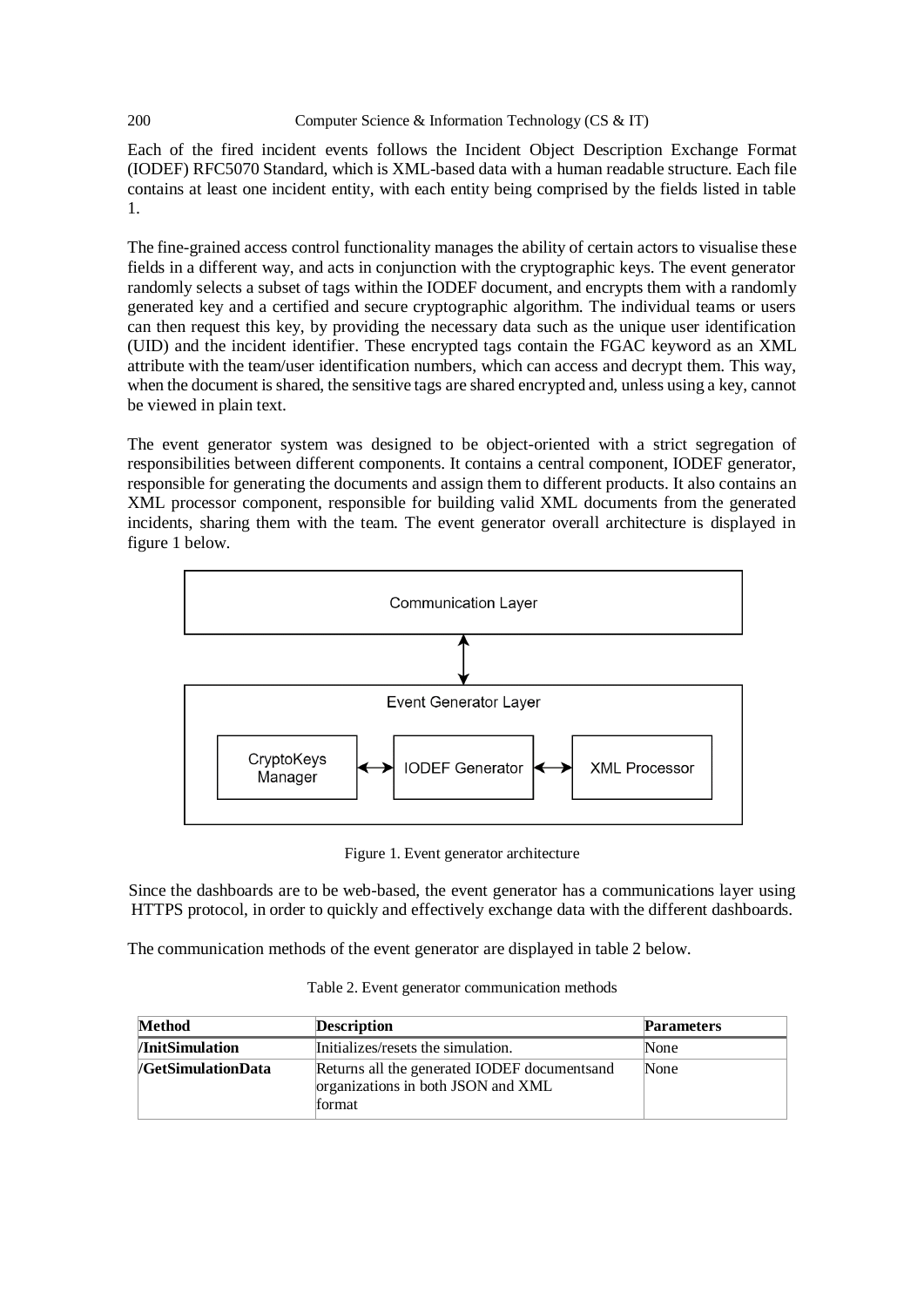| /GetKey | Returns the key used to decrypt elements that are | Owner.         |
|---------|---------------------------------------------------|----------------|
|         | encrypted within an FGAC tag                      | IncidentID and |
|         |                                                   | TagName        |

The InitSimulation method allows the user to reset the simulation, creating new organisations and IODEF documents. GetSimulationData returns both the list of generated organisations and IODEF, together with the assignments between both entities, in JSON and XML (IODEF standard) format. Lastly, GetKey is used for requesting a cryptographic key that can decrypt a set of sensitive information of an IODEF document. This key is only returned if both the tag and the organisation that is requesting the key match, avoiding giving keys to unwanted entities.

Since this article focuses on the incident dashboard and the visualisation of incident data, we will consider the event generator as a black box with the desired output that the incident manager receives and processes from this point forward and therefore we will not describe the event generator any more.

## **3.3. Visualisation of incidents in a fine-grained manner**

One task of our project, the collaborative monitoring and response task aims to design and implement a collaborative security operations center (SOC) for distributed operations. It collects all relevant information, then orchestrates, analyses it, and finally responds to security incidents in a timely manner. The objective is to enable collaborative incident response on distributed manufacturing environments, shorten the decision making, response and recovery time, and optimise attack and response resources (costs). Information sharing is seen as a key element to support vulnerability, threat and incident management, and thus helping organisations to prepare and prevent cyberattacks. However, it is primarily based on trust, which is also seen as the most significant barrier to organisational information sharing as e.g. Albakri et al. (2018) state in their research [18].

In this work we have focused on boosting the trust in incident information sharing by using finegrained access control. The aim is to reveal only pre-allowed pieces of incident data to different users or groups. For example, an automotive factory that has been attacked may allow that all incident information may be shared with their named SOC operator who works in close collaboration with them, but other SOC operators do not see the target IP address which was under attack at the factory. The factory may also allow sharing of the incident details to other automotive factories in Europe, which might be targets to a similar attack as it seemed to be targeted to the automotive sector. However the factory allows sharing of only the very basic details to other European factory operators, not revealing, e.g. what was the targeted factory and when did the attack happen. By revealing too much information, it might be possible to count one plus one and figure out what was the targeted organisation or/and system. By sharing too much information about the incident, the information might end up into the hands of a malicious third party who may get insights of how successful their attack was. Thus, using fine-grained access control we try to create a PoC of a system that would boost organisations into sharing incident information in a trustable manner.

In order to visualise the incidents in a fine-grained manner, the IODEF documents are enhanced with fine-grained access control tags. These tags act as attributes to the fields containing the incident information. The users are then granted access to the encrypted information based on these tags. The users can be saved in a database and given two corresponding tag-attributes. One specifies the clearance group the user belongs to and the other is a specific tag belonging to the user. The responsible SOC can then distribute IODEF information based on the clearance groups or by the specific user. The SOC can achieve this by populating the IODEF document with the corresponding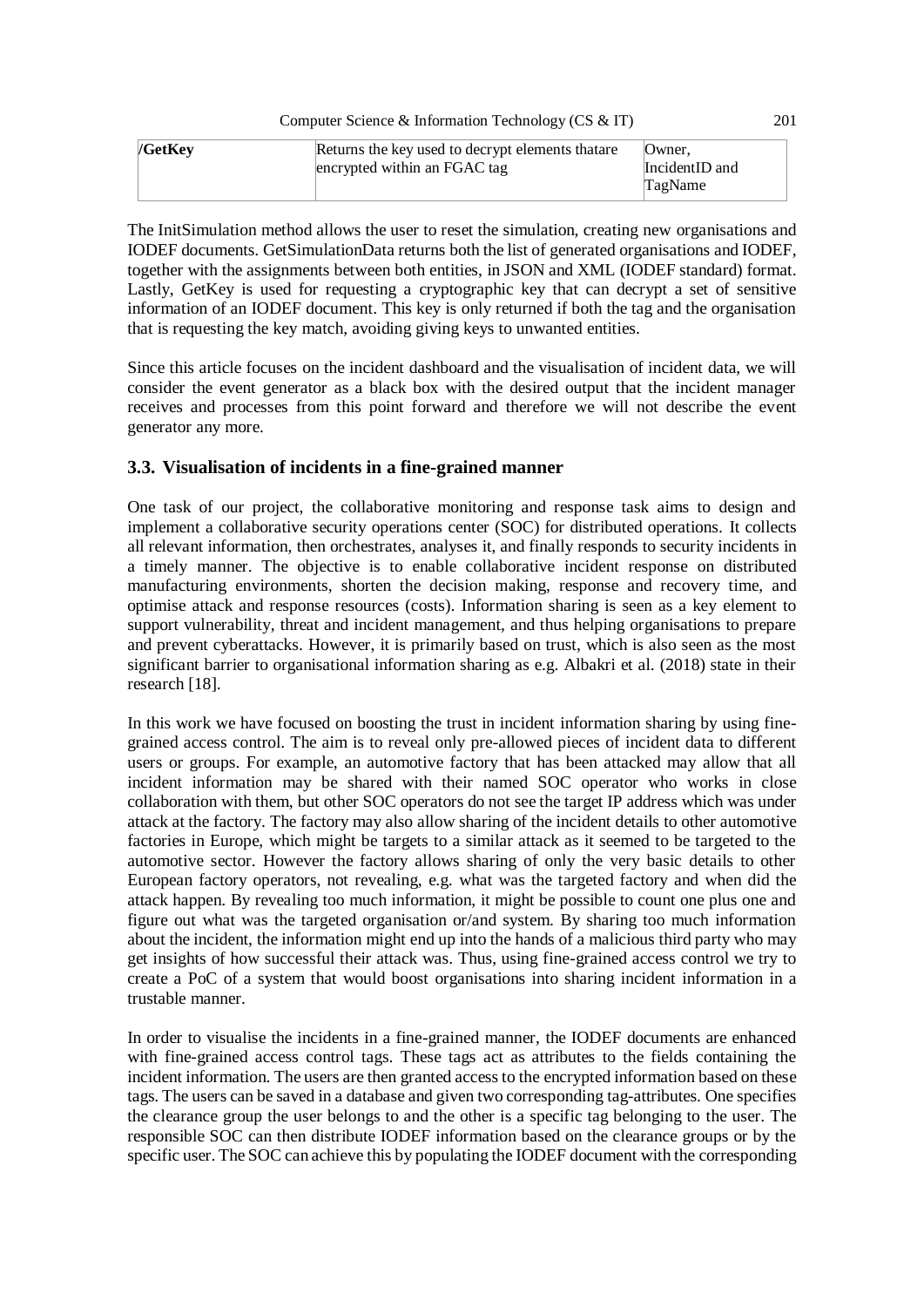tag-attributes within the information fields. The Angular front-end then compares these tags within the IODEF document to the ones held by the logged in user. When the tags match, the information in the IODEF-document is displayed to the user. Otherwise a placeholder text "You are not authorised for this information" is shown. In the demo, the information is encrypted if the user has not authorisation to view it. In case the user has no authorisation, the system consist of a functionality for requesting permission (namely a decryption key) to the data from the data owner, which can then be used to decrypt the information.

There is already some research conducted on fine-grained access control systems for XMLdocuments. For example, Luo et al (2004) have presented the QFilter method for fine-grained runtime access control for XML-documents. In the research it is stated that it is crucial to tailor information in XML-documents for various user and application requirements, preserving confidentiality and efficiency at the same time. Thus, it is critical to enforce access control over XML data to ensure that the users only have access to the portion of the data they are allowed to. The research currently presents different access control methods for XML-documents, but only little to no research has been done on visualisation of fine-grained access control. [24]

When choosing how to visualise encrypted data in a fine-grained manner, it is also important to decide on how to convey the data that is not visible to the viewer. In some contexts, the best approach is not to show the data at all. In other contexts, a better approach is to convey that the data exists but hide it from the unauthorised viewer in other ways. Possible approaches to visualising the hidden data include:

- Blurring, overlining and other visual hiding methods
- Placeholder text, such as "You are not authorised to view this information"
- Not showing the hidden information at all

In this case, our chosen approach was a placeholder text. This is because the document does not contain fields whose existence in itself is classified. In some other fine-grained access control situations, the existence of the hidden items may be information that should not be shared with all parties. The existence of the hidden information may be enough for the intruder or other malicious party to get interested and therefore figure out where to intrude.

In order to be able to visualise data in a fine-grained manner with many different users having access to the same document, it is important to structure the document in a way that supports implementing fine-grained access control. This is where structures such as IODEF are helpful. When the structure of the document is predefined, the programming logic behind the fine-grained access control is easier to implement and maintain. If fine-grained access control is to be implemented in a cloud environment, for example for viewing documents, it should be considered to come up with a predefined and commonly agreed structure for the shared documents. Formats such as IODEF can be adapted to other contexts. For example in the automotive industry, predefined formats such as IODEF can be applied to the manufacturing manuals shared in the cloud. The predefined individual tags or fields allow for easy distribution of access control.

# **4. IMPLEMENTATION OF THE INCIDENT MANAGER**

This section describes the implementation of the incident manager dashboard (service) as well as its functionalities. The incident manager dashboard is a service (frontend application) for viewing incident information that is stored in an external (cloud) repository. The service requirements towards the repository in addition to being the source of incident information (IODEF) data are the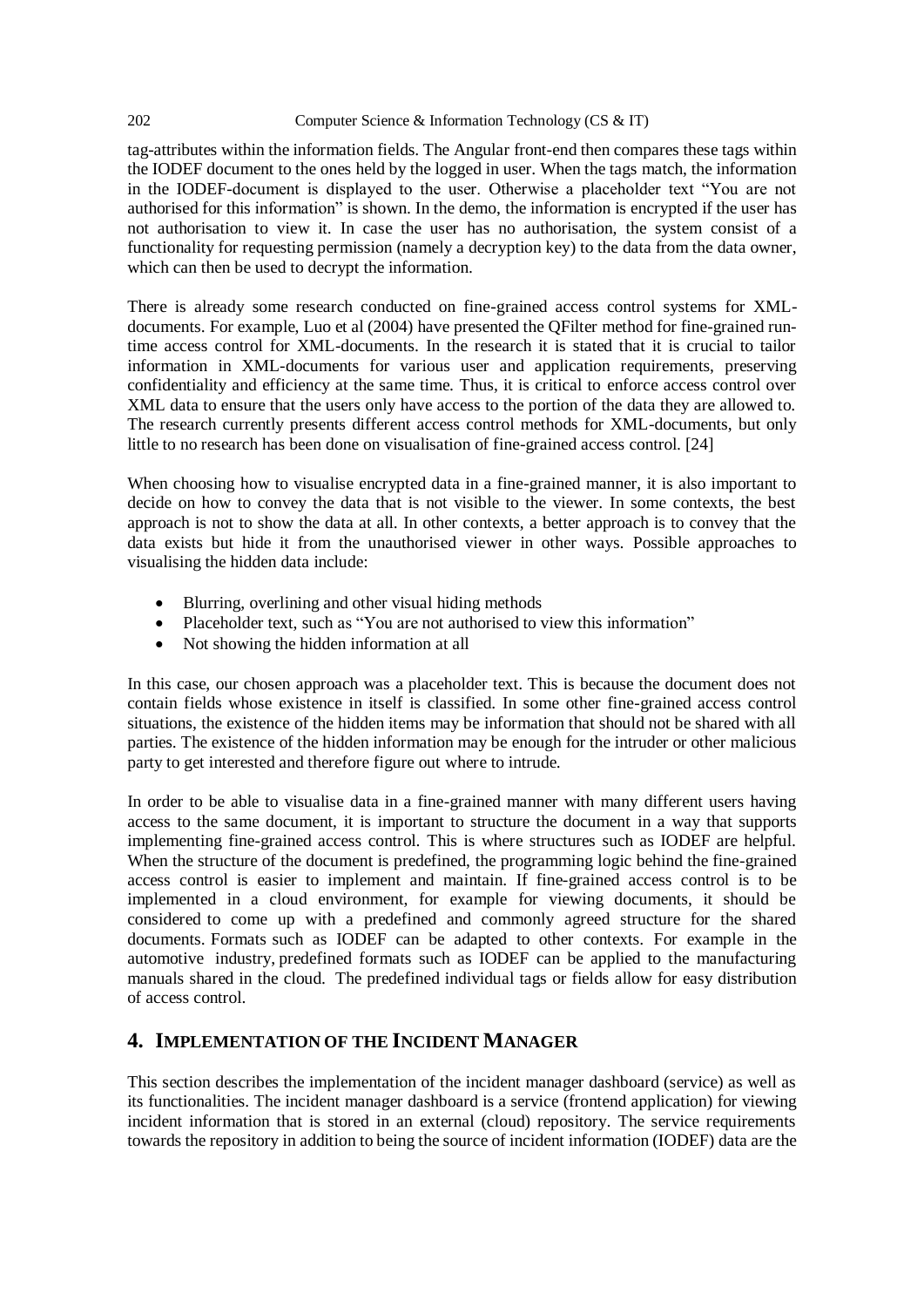implementation of fine-grained access control (FGAC) tags along with the encryption mechanism of any desired individual incident information field. In addition, the repository should offer the possibility to provide the decryption key to the incident manager dashboard based on a request from the manager.

After launching the service from the browser, the user is shown an empty dashboard with instructions to perform user login. After the user has logged into the service, the user clicks the "Fetch Incidents" button to download incident data from the (cloud) repository, which in this case is represented by the event generator. The figure below (Figure 2) displays the incident manager dashboard after the user has logged in and fetched the incident data. As you can see from the figure, the dashboard screen is divided into two sections. The left half of the dashboard shows a list of incidents and when the user clicks on a specific incident, the detailed incident information is displayed on the right hand side. In this case the user can see six incidents. Please also note that the user has full privileges, i.e. he can see all fields in incident number six.

| <b>O</b> Dailboard<br>$x +$<br>$\leftarrow$ $\rightarrow$ C $\odot$ localhost-4200/* | $\circ$<br>衛 立                                                                                                                                                                                                                                                                                                                                                                                  | 井 | $\sigma$<br>$\bullet$ : |  |
|--------------------------------------------------------------------------------------|-------------------------------------------------------------------------------------------------------------------------------------------------------------------------------------------------------------------------------------------------------------------------------------------------------------------------------------------------------------------------------------------------|---|-------------------------|--|
| <b>Incident Manager</b><br>LOGIN +                                                   | Fetch Incidents C Log out @ Help                                                                                                                                                                                                                                                                                                                                                                |   |                         |  |
| Logged in as Ricardo Martins.<br>Your incidents:                                     | Incident 6 (IncidentID: 1631888489954_0)                                                                                                                                                                                                                                                                                                                                                        |   |                         |  |
| tincident 1 (IncidentID: 1631888482419_0)                                            | AlternativeID<br>1631888489954_0                                                                                                                                                                                                                                                                                                                                                                |   |                         |  |
| hcident 2 (IncidentID: 1631888483924_0)                                              | <b>RelatedActivity</b><br>29                                                                                                                                                                                                                                                                                                                                                                    |   |                         |  |
| ncident 3 (IncidentID: 1631858485433,0)                                              | DetectTime<br>2021-09-16T07:36:48.736Z                                                                                                                                                                                                                                                                                                                                                          |   |                         |  |
| tricident 4 (IncidentiD: 1631858486939_0)                                            | StartTime<br>2021-09-16T16:45:55.499Z                                                                                                                                                                                                                                                                                                                                                           |   |                         |  |
| tricident 5 (IncidentID: 1631888488447_0)                                            | EndTime<br>2021-09-16T00:07:59.419Z                                                                                                                                                                                                                                                                                                                                                             |   |                         |  |
| tricident 6 (IncidentID: 1631888489954_0)                                            | IŞ.<br>ReportTime<br>2021-09-14T08:24:38.473Z<br><b>Description</b><br>Abnormal requests being sent to the server<br>Assessment<br>Impact: @completion: failed @type: admin<br>Method<br>spoofing<br>Contact<br>@role: creator @type: organization ContactName: Diogo Santos diogo.santos@sistrade.com RegistryHandle: @registry: arin example-com Email: Tatu Niskanen<br>Tatu.Niskanen@vtt.fi |   |                         |  |
|                                                                                      | EventData<br>Flow:<br>System:<br>$0$ :                                                                                                                                                                                                                                                                                                                                                          |   |                         |  |

Figure 2. Incident view by user with "all" privileges

The figure (Figure 3) shows the same incident six as before, but with a different user who has a restricted view. Instead of showing the field content, the user sees a placeholder text with "You are not authorized for this information" along with a "Request key" button, which is used for requesting access to that specific field content.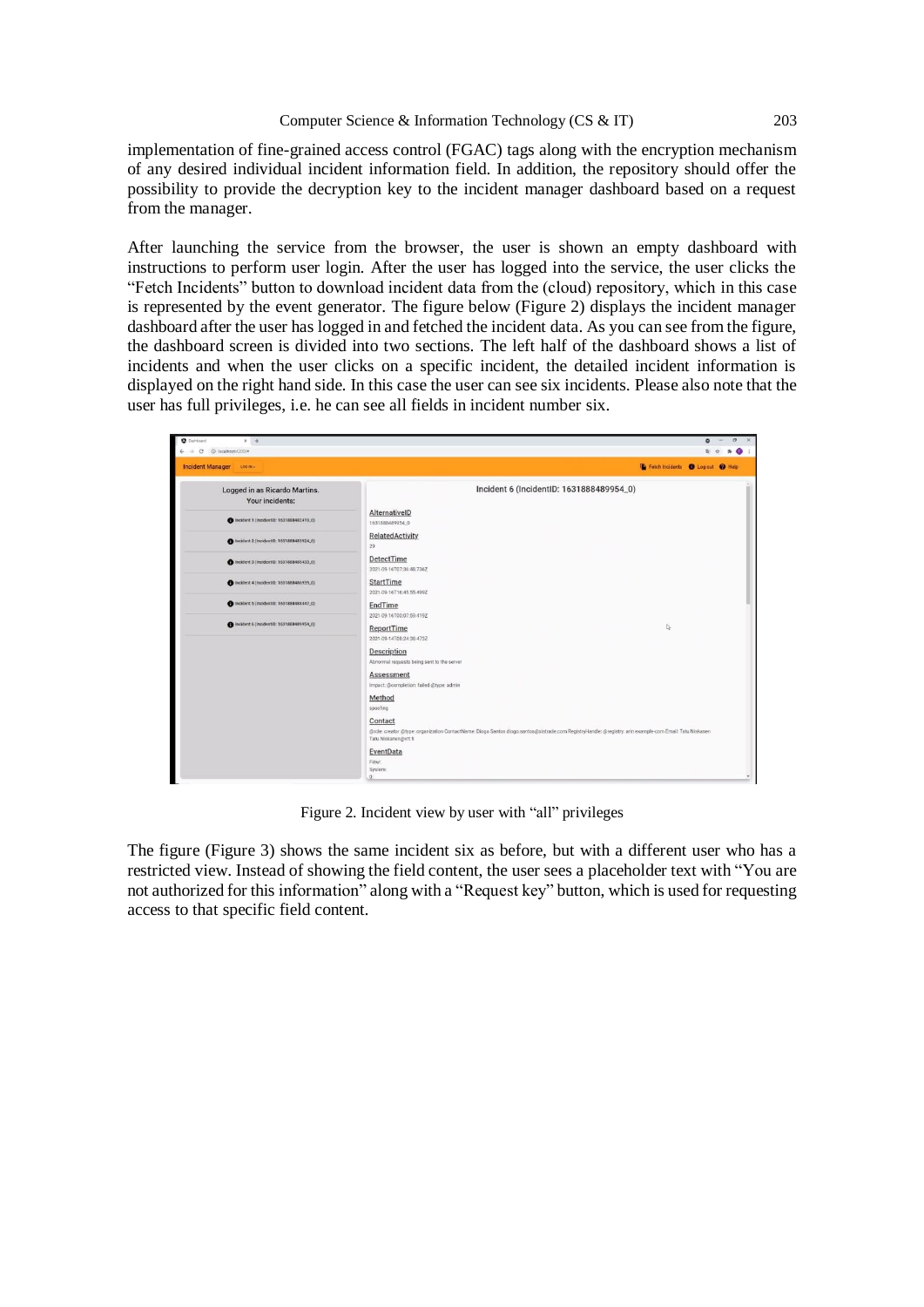

Figure 3. Incident view with restricted access showing both visible and encrypted fields

This functionality highlights the high granularity of the service, i.e. each field has been encrypted with its own key and therefore access is requested for each field separately.

The next figure (Figure 4) shows the incident manager dashboard after the user has clicked the "Request key" button in order to gain access to the encrypted data content.

| <b>O</b> Dashboard<br>$x +$<br>$\leftarrow$ $\rightarrow$ C (D localhost 4200/# |                                                                                                                                                                                                                                                                                                                           | $\sigma$<br>$\circ$<br>$\times$<br>龍台<br>٠<br>$\bullet$ : |
|---------------------------------------------------------------------------------|---------------------------------------------------------------------------------------------------------------------------------------------------------------------------------------------------------------------------------------------------------------------------------------------------------------------------|-----------------------------------------------------------|
| <b>Incident Manager</b><br>LOO N +                                              |                                                                                                                                                                                                                                                                                                                           | Fetch Incidents <b>O</b> Log out O Help                   |
| Logged in as Tatu Niskanen.<br>Your incidents:                                  | Assessment<br>*Key received. You can now decrypt the content.*                                                                                                                                                                                                                                                            |                                                           |
| ncident 1 (IncidentID: 1631888482419_0)                                         | Decrypt field<br>Q<br>Method                                                                                                                                                                                                                                                                                              |                                                           |
| ncident 2 (IncidentID: 1631888483924_0)                                         | spoofing<br>Contact                                                                                                                                                                                                                                                                                                       |                                                           |
| ncident 3 (IncidentID: 1631888485433_0)                                         | *You are not authorized for this information.*<br>Request Key                                                                                                                                                                                                                                                             |                                                           |
| meident 4 (IncidentID: 1631888486939_0)                                         | EventData                                                                                                                                                                                                                                                                                                                 |                                                           |
| Incident 5 (IncidentID: 1631888488447_0)                                        | Flow:<br>System:<br>$0$ :                                                                                                                                                                                                                                                                                                 |                                                           |
| ncident 6 (IncidentID: 1631888489954_0)                                         | @category: source<br>Node:<br>Address:<br>@category: ipv4-addr<br>#: 19.168.55.252<br>Counter:<br>@type: event<br>4:57<br>1:<br>@category: target<br>Node:<br>Address:<br>@category: ipv4-net<br>#:192.0.2.16/28<br>Service:<br>@ip_protocol: 6<br>Port: 80<br>Expectation:<br>@action: block-host<br>@self-closing: true |                                                           |

Figure 4. Incident view with decryption key received from the data owner

Clicking the button sends the user and field identifiers to the data owner (which in this case is represented by the event generator) who grants access to the data and therefore sends the decryption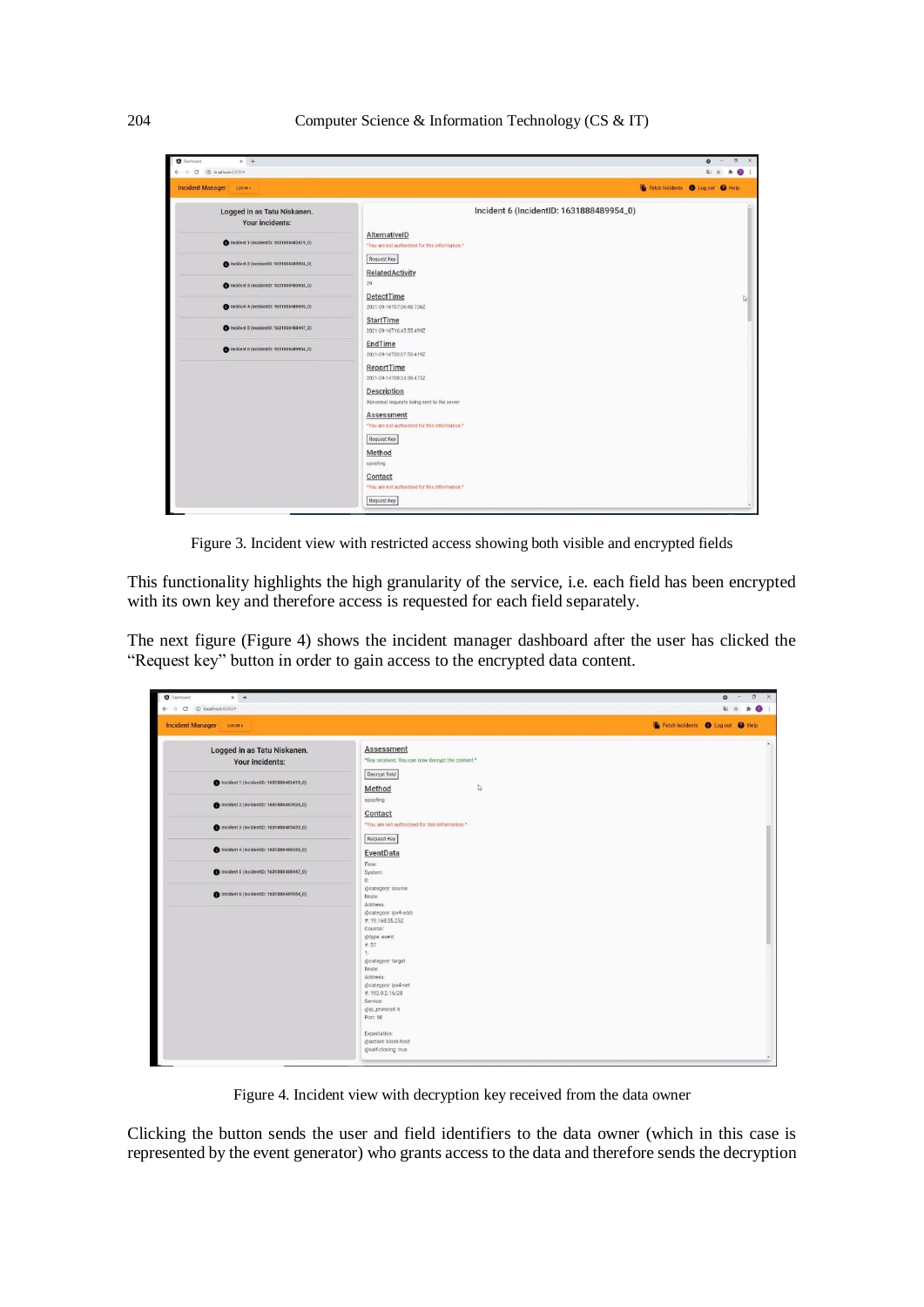key to the incident manager dashboard. In this case, the user sees a message that the access to the field content has been received and he can then click on the "Decrypt field" button to display the content.

The last figure (Figure 5) displays the incident view with the restricted content now visible to the user. Please note that only the requested field information is shown to the user, i.e. if the user wishes to see the content of other restricted fields, then he should click on the respective "Request key" buttons to request access to them. In other words each incident information field has been encrypted with a unique key and therefore the received decryption key works only for that one specific field. You may also note that the structure of the field content visible in Figure 5 is slightly different from the content in figure 2, i.e. the decrypted data has line spaces between the different words while the user with "all privileges" did not have them (i.e. all field data was in one row). This is mainly due to the technical encryption and decryption process which will be taken care of in the next version of the service.

| <b>Dashboard</b><br>$x +$<br>$\leftarrow$ $\rightarrow$ C $\circledcirc$ localhost-4200/# |                                                                                                                                                                                                                                                                 |              | $\sigma$<br>$\circ$<br>酯<br>$\bullet$<br>∗ |
|-------------------------------------------------------------------------------------------|-----------------------------------------------------------------------------------------------------------------------------------------------------------------------------------------------------------------------------------------------------------------|--------------|--------------------------------------------|
| <b>Incident Manager</b><br>LOG IN +                                                       |                                                                                                                                                                                                                                                                 |              | Fetch Incidents O Log out O Help           |
| Logged in as Tatu Niskanen.<br>Your incidents:                                            | <b>Assessment</b><br>Impact:<br>@completion: failed                                                                                                                                                                                                             |              |                                            |
| Incident 1 (incidentiD: 1631888482419_0)                                                  | @type: admin                                                                                                                                                                                                                                                    | $\heartsuit$ |                                            |
| ncident 2 (IncidentID: 1631888483924_0)                                                   | Method<br>spoofing                                                                                                                                                                                                                                              |              |                                            |
| thcident 3 (IncidentID: 1631888485433_0)                                                  | Contact<br>*You are not authorized for this information.*                                                                                                                                                                                                       |              |                                            |
| hcident 4 (IncidentID: 1631888486939_0)                                                   | Request Key                                                                                                                                                                                                                                                     |              |                                            |
| ncident 5 (incidentiD: 1631888488447_0)                                                   | EventData<br>Flow:<br>System:                                                                                                                                                                                                                                   |              |                                            |
| Incident 6 (IncidentID: 1631888489954_0)                                                  | 0<br>@category: source<br>Node:<br>Address:<br>@category: ipv4-addr<br>#:19.168.55.252<br>Counter:<br>@type: event<br># 57<br>1:<br>@category: target<br>Node:<br>Address:<br>@category: ipv4-net<br>#.192.0.2.16/28<br>Service:<br>@ip_protocol: 6<br>Port: 80 |              |                                            |
|                                                                                           | Expectation:<br>@action: block-host<br>@self-closing: true                                                                                                                                                                                                      |              |                                            |

Figure 5. Incident view with decrypted field information visible to the user

# **5. DISCUSSION AND FUTURE WORK**

This section describes the major observations that we discovered during the development of the incident manager dashboard. This list of observations is not an exhaustive one, but rather a review of what kind of functionalities we considered to be useful in future work, i.e. the next version of the service.

The PoC offers only username and password as the only available authentication mechanism, but it would be possible and also highly recommended to use two-factor authentication (2FA) or a similar strong authentication mechanism to identify and authorise the user properly. Since our objective was to demonstrate the incident information sharing functionalities of the dashboard, as well as the visualisation, we decided not to waste time on implementing strong authentication into the service.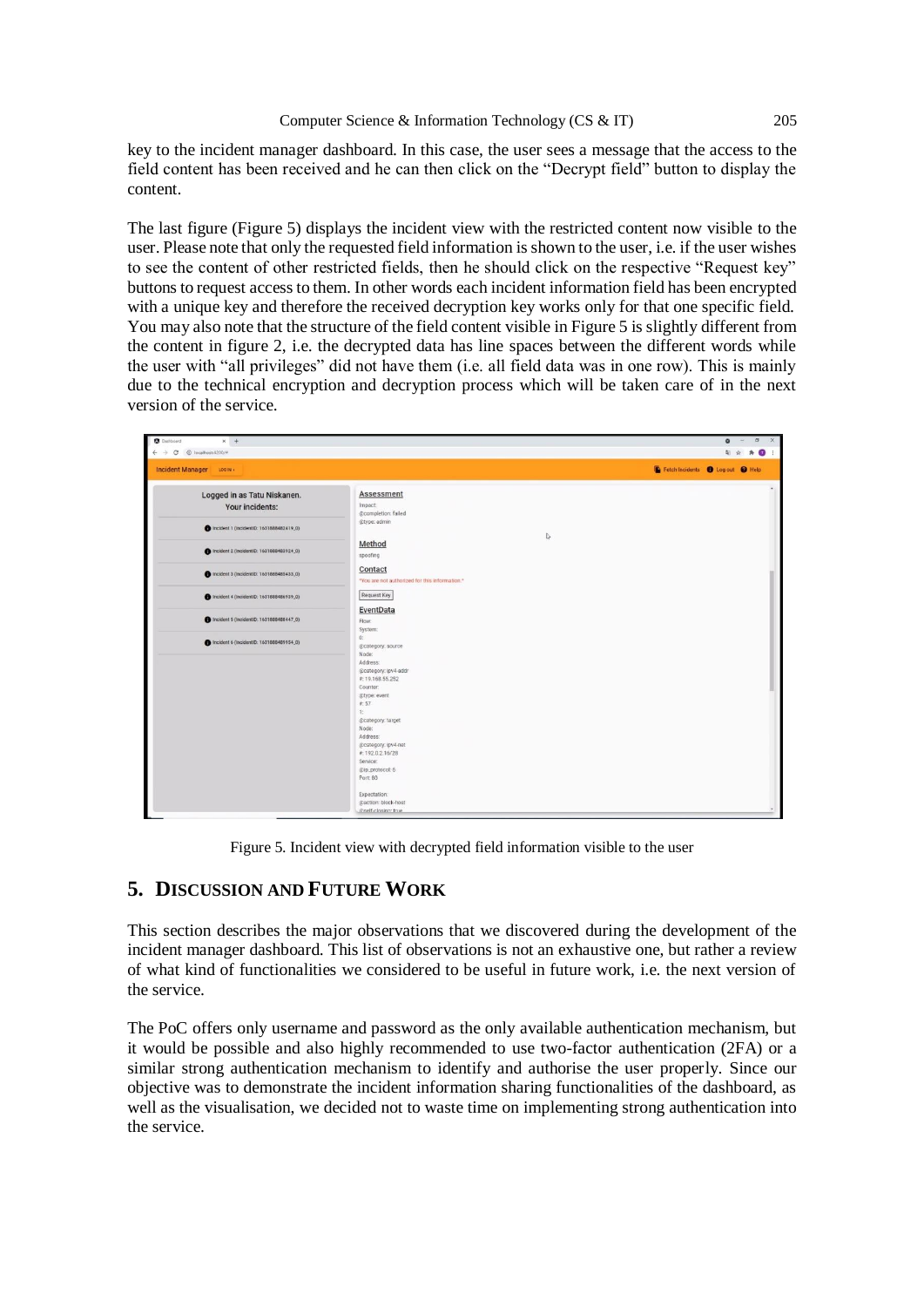The PoC includes only one repository for downloading incident information, but it would be possible to fetch incident information from any available repository included in the list of sources. The "Request key" functionality resulted in automatic granting of access rights from the event generator, i.e. it sends the decryption key to the service immediately. It would be possible to demonstrate an open text for justifying the access request to the incident information owner, but since we had only one repository at use and the user interface of the data owner nor the manual access-granting mechanism was not included in our objectives, they were not implemented. In any case the user interface for the data owner could be implemented either directly to the incident manager dashboard or it could be done e.g. via email. In the latter case the justification message would be sent via email to the owner (using the email listed in the incident contact information) and the message could also include links to approve or reject the request), which might provide added usability to the system.

During the PoC development, we also discussed about the access right (key) validity period. The access right to an individual field could be given for a certain time period, it could be based on the number of times that the user reads the restricted content, or it could also be valid indefinitely. Since this wasn't the objective of this PoC, we decided to grant only one time access rights, i.e. the key was valid only for that specific login session, which was enough for our demonstration. The decision is often dependent on the data owner and therefore we should perhaps offer multiple options for choosing the validity period in the next version of the incident manager.

Like we described in the introduction section, we did not consider an end-user piloting nor evaluation to the PoC. Neither did we consider conducting security testing to the system or cryptographic analysis to the encryption/decryption functionality. These decisions were made intentionally since the objective of the PoC was to test the possibility of sharing incident information in a novel way.

The future research and development activities would consist of a thorough evaluation of the proposed service. It would consist among others an analysis of the service efficiency and applicability, collection and statistical analysis of the views from end-user evaluations, and a comparative analysis covering the advantages and disadvantages of the service compared to other (existing) incident reporting management tools and services. The evaluation would include an implementation of the service to a real incident management reporting use case with actual incident data. In addition we could test the security of the service and the developed encryption mechanism, and try to find a similar tool or service from another sector/topic in order to compare the evaluation results with each other.

Since the project is very close to its end, we do not have plans to develop the incident manager dashboard further at this stage. However in case we find another suitable project, then we might reconsider creating the next iteration of the service. Due to the current trend of cybersecurity information sharing and this topic being in the focus of the current Horizon Europe Cybersecurity topic calls, future development might be highly possible.

# **6. CONCLUSIONS**

This article describes the research and development of a proof-of-concept incident manager dashboard (service) that combines access control and encryption of data at high granularity, and a mechanism for requesting access to restricted cyber incident information. We claim that the PoC will enhance incident information sharing between organisations since it allows the sharing of incident (IODEF) data while applying access control and encryption in a fine-grained manner to individual fields containing sensitive information in the perspective of the information owner. The access rights are implemented into the IODEF in the form of FGAC tags that are defined separately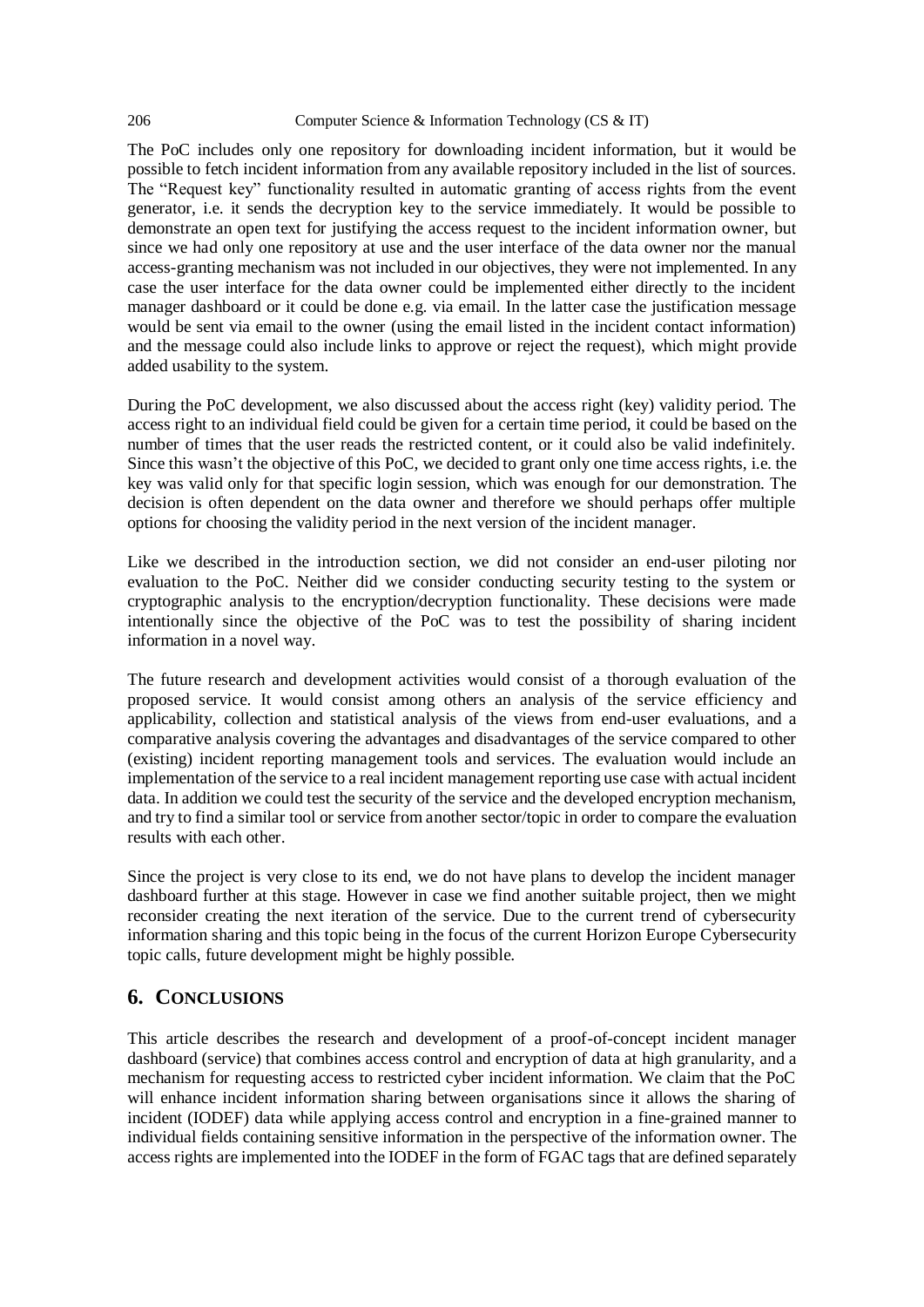for each field, enabling the fine-grained access control and encryption functionality. The service also demonstrates a way to request access to one or more restricted (encrypted) IODEF fields within the incident information, while maintaining the full control of data within its owner. The article also discusses about the observations regarding some missing but perhaps useful functions that could be implemented in next iterations of the PoC.

#### **ACKNOWLEDGEMENTS**

This article is based on research and development work conducted together with the Portuguese partner Sistrade in the Secure Collaborative Intelligent Industrial Assets (SeCoIIA) project. SeCoIIA aims at securing the digital transition of manufacturing industry towards more connected, collaborative, flexible and automated production techniques. The project has received funding from the European Union's Horizon 2020 research and innovation programme under grant agreement No 871967.

#### **REFERENCES**

- [1] Meissner, H., Ilsen, R., Aurich, J. (2017). Analysis of Control Architectures in the Context ofIndustry 4.0. Procedia CIRP. 62. 165-169. 10.1016/j.procir.2016.06.113.
- [2] Devezas, T., Sarygulov, A. (2017). Industry 4.0. Basel: Springer. 10.1007/978-3-319-49604-7
- [3] NIST, S. (2015). 800-82 Rev 2. Guide to industrial control systems (ICS) security. 10.6028/NIST.SP.800-82r2.
- [4] Definition of Machine. Available from: https:/[/www.merriam-webster.com/dictionary/machine](http://www.merriam-webster.com/dictionary/machine) (Accessed 15.2.2022)
- [5] Weiss, G. (Ed.). (1999). Multiagent systems: a modern approach to distributed artificial intelligence. MIT press.
- [6] Ross, R., Pillitteri, V., Graubart, R., Bodeau, D., & McQuaid, R. (2019). Developing cyber resilient systems: a systems security engineering approach (No. NIST Special Publication (SP) 800-160 Vol. 2 (Draft)). National Institute of Standards and Technology. 10.6028/NIST.SP.800-160v2r1.
- [7] Lee, N. (2015). Cyber attacks, prevention, and countermeasures. In Counterterrorism and Cybersecurity (pp. 249-286). Springer, Cham. 10.1007/978-3-319-17244-6.
- [8] Indre, I., Lemnaru, C. (2016). "Detection and prevention system against cyber attacks and botnet malware for information systems and Internet of Things," 2016 IEEE 12th International Conference on Intelligent Computer Communication and Processing (ICCP), pp. 175-182, 10.1109/ICCP.2016.7737142.
- [9] Kholidy, H. A. (2021). Autonomous mitigation of cyber risks in the Cyber–Physical Systems.Future Generation Computer Systems, 115, 171-187. 10.1016/j.future.2020.09.002.
- [10] Zhou, T. L., Xiahou, K. S., Zhang, L. L., & Wu, Q. H. (2021). Multi-agent-based hierarchical detection and mitigation of cyber attacks in power systems. International Journal of Electrical Power & Energy Systems, 125, 106516. 10.1016/j.ijepes.2020.106516.
- [11] NIST. 2021. Cybersecurity framework. https:/[/www.nist.gov/cyberframework \(](http://www.nist.gov/cyberframework)Accessed:15.2.2022)
- [12] Gilson, R. (1995). Situation awareness special issue preface. Hum. Factors 37 (1), 3–4.
- [13] Dukes, C. W. (2015). Committee on national security systems (CNSS) glossary. CNSSI, Fort 1322 Meade, MD, USA, Tech. Rep, 1323, 1324-1325. https://rmf.org/wpcontent/uploads/2017/10/CNSSI-4009.pdf (Accessed: 15.2.2022)
- [14] Harrison, K., White, G. (2012). Information sharing requirements and framework needed for community cyber incident detection and response. IEEE Conference on Technologies for Homeland Security (HST) (pp. 463-469). IEEE. 10.1109/THS.2012.6459893.
- [15] Steenbruggen, J., Nijkamp, P., Smits, J. M., Mohabir, G. (2012). Traffic incident and disaster management in the Netherlands. Challenges and obstacles in information sharing. Netcom. Réseaux, communication et territoires, (26-3/4), 169-200. 10.4000/netcom.975.
- [16] European Commission. (2018) Guidelines on Personal data breach notification under Regulation 2016/679 (wp250rev.01). European Commission / Data protection Newsroom. https://ec.europa.eu/newsroom/article29/items/612052 (Accessed 16.2.2022)
- [17] Mallinder, J., & Drabwell, P. (2014). Cyber security: A critical examination of information sharing